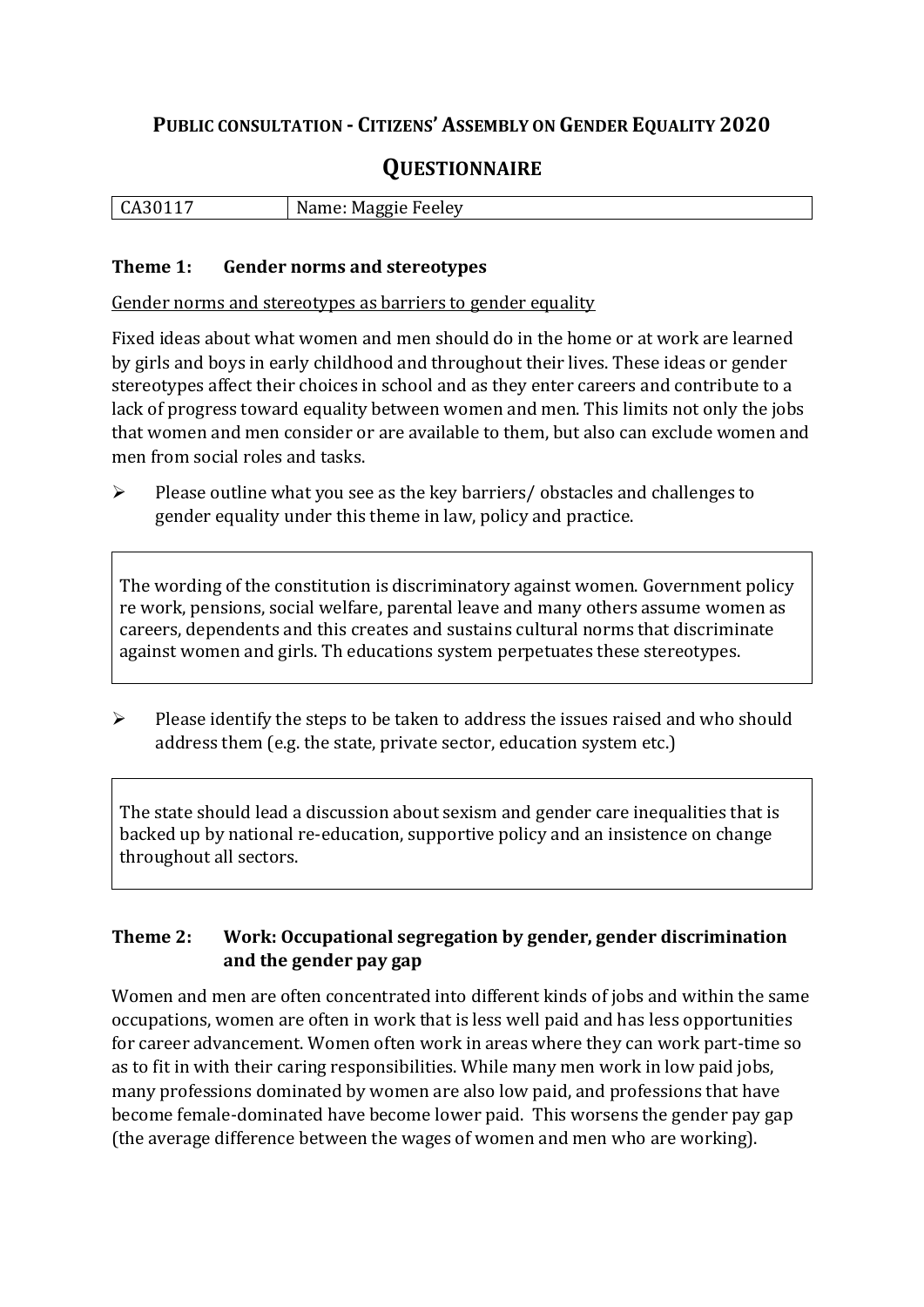➢ Please outline what you see as the key barriers/ obstacles and challenges to gender equality under this theme in law, policy and practice.

Education is a sexist experience for many. Good gender role models are not always available and some sectors are institutionally antagonistic to women... engineering, politics, construction and business. Parental leave policy and practice in all areas of employment perpetuate gender care stereotypes. Care inequalities are core and influence all other inequalities.

➢ Please identify the steps to be taken to address the issues raised and who should address them (e.g. the state, private sector, education system etc.)

Men need to be allowed to care equally with women and encouraged to do so through education and all other cultural means... media, church, family but especially through all education from preschool onwards. Companies and educational bodies that do not promote gender equality should be sanctioned in meaningful ways like funding reduction, fines, public naming and shaming

#### **Theme 3. Care, paid and unpaid, as a social and family responsibility**

Care -- the social responsibility of care and women and men's co responsibility for care, especially within the family

Women remain disproportionately responsible for unpaid care and often work in poorly paid care work. For working parents or [lone parents,](https://aran.library.nuigalway.ie/bitstream/handle/10379/6044/Millar_and_Crosse_Activation_Report.pdf?sequence=1&isAllowed=y) balancing paid work with parenting and or caring for older and dependent adults presents significant challenges. Women are [most disadvantaged by these challenges,](https://eige.europa.eu/gender-equality-index/game/IE/W) yet men also suffer from lack of opportunities to share parenting and caring roles. Despite recent legislation and policy initiatives to support early years parental care, [inequalities in the distribution of unpaid](https://www.ihrec.ie/app/uploads/2019/07/Caring-and-Unpaid-Work-in-Ireland_Final.pdf)  [care](https://www.ihrec.ie/app/uploads/2019/07/Caring-and-Unpaid-Work-in-Ireland_Final.pdf) continue between women and men. The cost of childcare has been identified as a particular barrier to work for women alongside responsibilities of caring for older relatives and dependent adults.

➢ Please outline what you see as the key barriers/ obstacles and challenges to gender equality under this them in law, policy and practice.

Poor central care infrastructure and cultural gender stereotyping leaves women as default caters in Irish society. This makes the gendered care structures self perpetuating. Lack of affordable, accessible care options are the biggest barriers alongside women's moral imperative to fill the care gaps. This is also discriminatory against men who are barred from much caring activity this stunting their development as full human beings.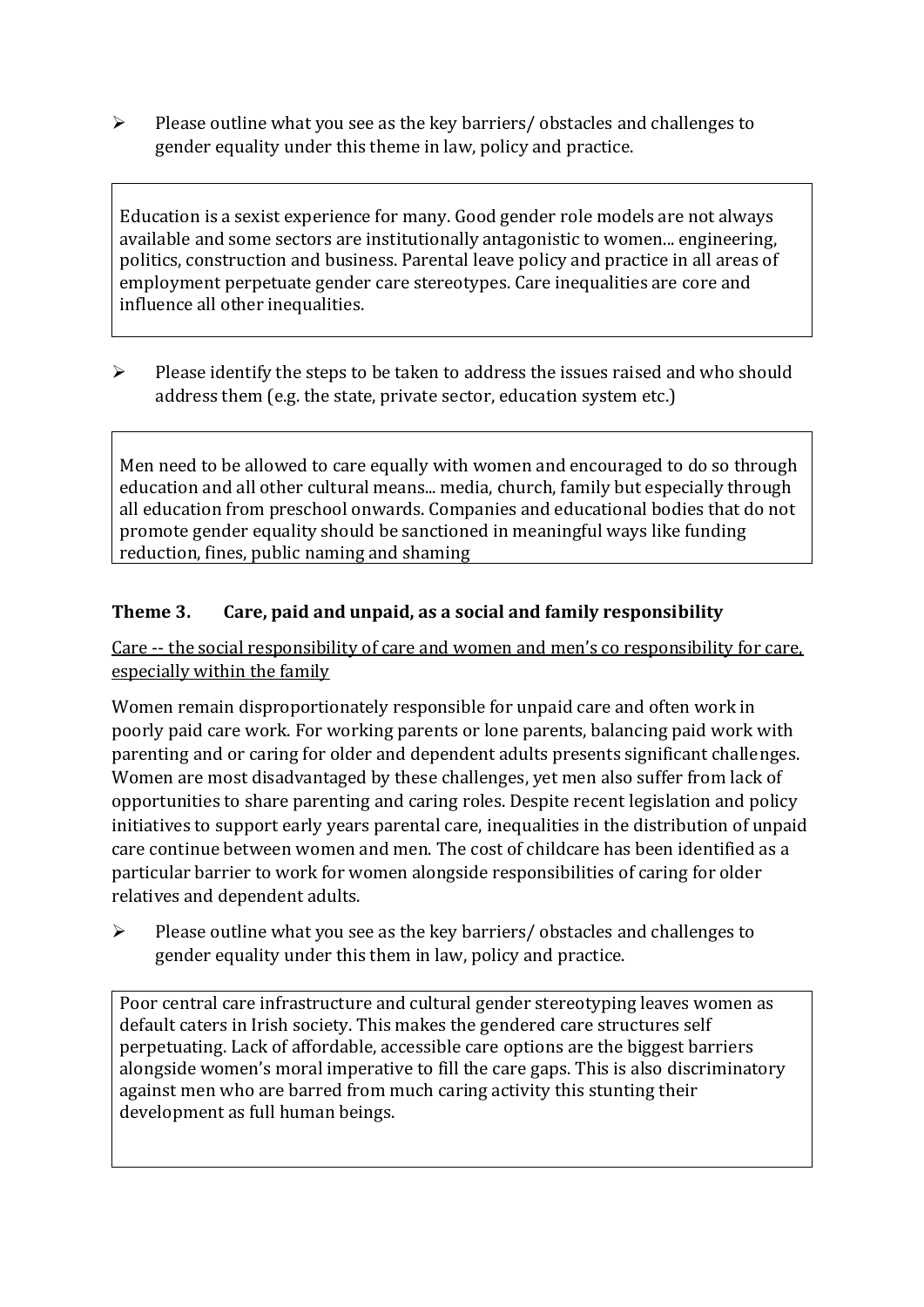➢ Please identify the steps to be taken to address the issues raised and who should address theme (e.g. the state, private sector, education system etc.)

The state should invest in comprehensive care structures across the life span and educate all citizens to be Able to be caring to each other when need arises.

#### **Theme 4: Women's access to, and representation in, public life and decision making**

Ensure women's participation and representation in decision-making and leadership in the workplace, political and public life

Women are systematically underrepresented in leadership in [economic](https://eige.europa.eu/gender-equality-index/2019/compare-countries/power/2/bar) and [political](https://eige.europa.eu/gender-equality-index/2019/compare-countries/power/1/bar)  [decision-](https://eige.europa.eu/gender-equality-index/2019/compare-countries/power/1/bar)making. Despite the introduction of a candidate gender quota (through the system of party funding) for national political office, and [initiatives](https://betterbalance.ie/) to support women's access to corporate decision-making roles, men continue to dominate leadership positions. There are also issues to be considered around how media represents women and men.

➢ Please outline what you see as the key barriers/ obstacles and challenges to gender equality under this theme in law, policy and practice.

Care pressures are the common barrier to all forms of women's equality. Women are enculturated into care roles and a passivity and self effacement that makes being a leader or decision maker more difficult. Men are encouraged to be socially dominant and outspoken which perpetuates women's sense of exclusion from public, power roles.

➢ Please identify the steps to be taken to address the issues raised and who should address them (e.g. the state, private sector, education system etc.)

Until women and men genuinely share care demands and responsibilities all other inequalities will endure... economic, political, cultural and affective. changing this imbalance is a major national challenge that requires state commitment, solid educational intervention and adequate state care provision that allows women and men to relieved of unwanted care demands and to be equally able to able to respond to care demands that they welcome.

### **5. Where does gender inequality impact most?**